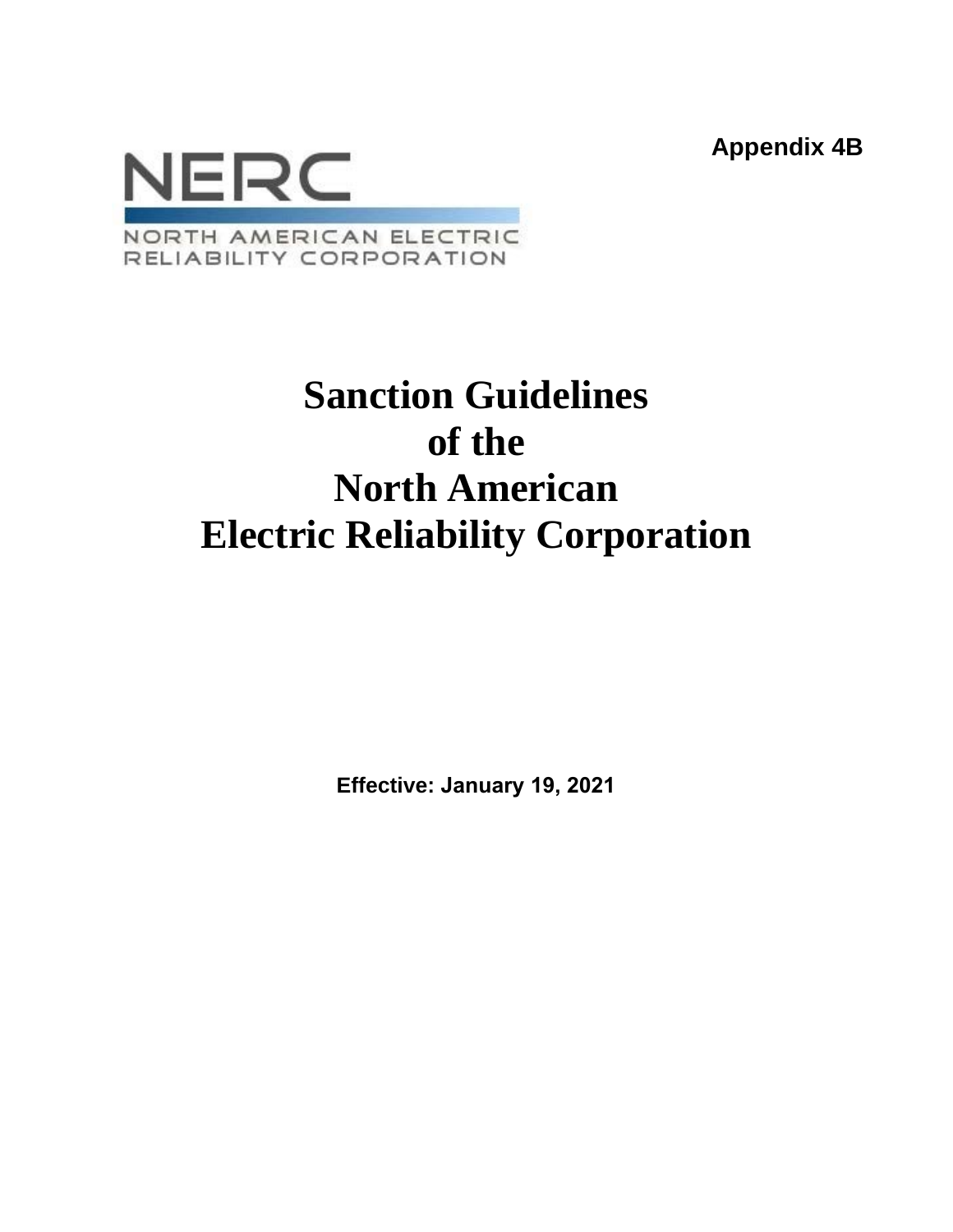## **Table of Contents**

| 1. |       |                                                                                                  |  |  |  |  |
|----|-------|--------------------------------------------------------------------------------------------------|--|--|--|--|
| 2. |       |                                                                                                  |  |  |  |  |
|    |       | 2.1 Initial Determination of Whether Monetary and/or Non-Monetary Penalties are Necessary 3      |  |  |  |  |
|    |       |                                                                                                  |  |  |  |  |
|    |       |                                                                                                  |  |  |  |  |
|    |       |                                                                                                  |  |  |  |  |
|    |       |                                                                                                  |  |  |  |  |
|    |       |                                                                                                  |  |  |  |  |
|    |       |                                                                                                  |  |  |  |  |
|    |       |                                                                                                  |  |  |  |  |
|    |       |                                                                                                  |  |  |  |  |
| 3. |       |                                                                                                  |  |  |  |  |
|    |       |                                                                                                  |  |  |  |  |
|    |       |                                                                                                  |  |  |  |  |
|    | 3.2.1 |                                                                                                  |  |  |  |  |
|    | 3.2.2 |                                                                                                  |  |  |  |  |
|    | 3.2.3 |                                                                                                  |  |  |  |  |
|    | 3.2.4 |                                                                                                  |  |  |  |  |
|    | 3.2.5 |                                                                                                  |  |  |  |  |
|    |       | 3.3 Adjusting the Base Monetary Penalty Amount to Account for Aggravating and Mitigating Factors |  |  |  |  |
|    | 8     |                                                                                                  |  |  |  |  |
|    | 3.3.1 |                                                                                                  |  |  |  |  |
|    | 3.3.2 | Aggravating Factor: Failure to Comply with a Remedial Action Directive  9                        |  |  |  |  |
|    | 3.3.3 |                                                                                                  |  |  |  |  |
|    | 3.3.4 | Aggravating Factor: Violation Concealment, Resistance, Impediment, Non-                          |  |  |  |  |
|    |       |                                                                                                  |  |  |  |  |
|    | 3.3.5 |                                                                                                  |  |  |  |  |
|    | 3.3.6 | Mitigating Factor: Presence and Quality of Entity's Internal Compliance Program  10              |  |  |  |  |
|    | 3.3.7 |                                                                                                  |  |  |  |  |
|    | 3.3.8 | Mitigating Factor: Disclosure of the Violation Through Self-Reporting and Voluntary              |  |  |  |  |
|    |       |                                                                                                  |  |  |  |  |
|    |       |                                                                                                  |  |  |  |  |
|    | 3.4.1 | Settlement and Admitting to and Accepting Responsibility for Violation  11                       |  |  |  |  |
|    | 3.4.2 |                                                                                                  |  |  |  |  |
|    | 3.4.3 |                                                                                                  |  |  |  |  |
|    | 3.4.4 |                                                                                                  |  |  |  |  |
|    |       |                                                                                                  |  |  |  |  |
|    |       |                                                                                                  |  |  |  |  |
|    |       |                                                                                                  |  |  |  |  |
|    |       |                                                                                                  |  |  |  |  |
|    |       |                                                                                                  |  |  |  |  |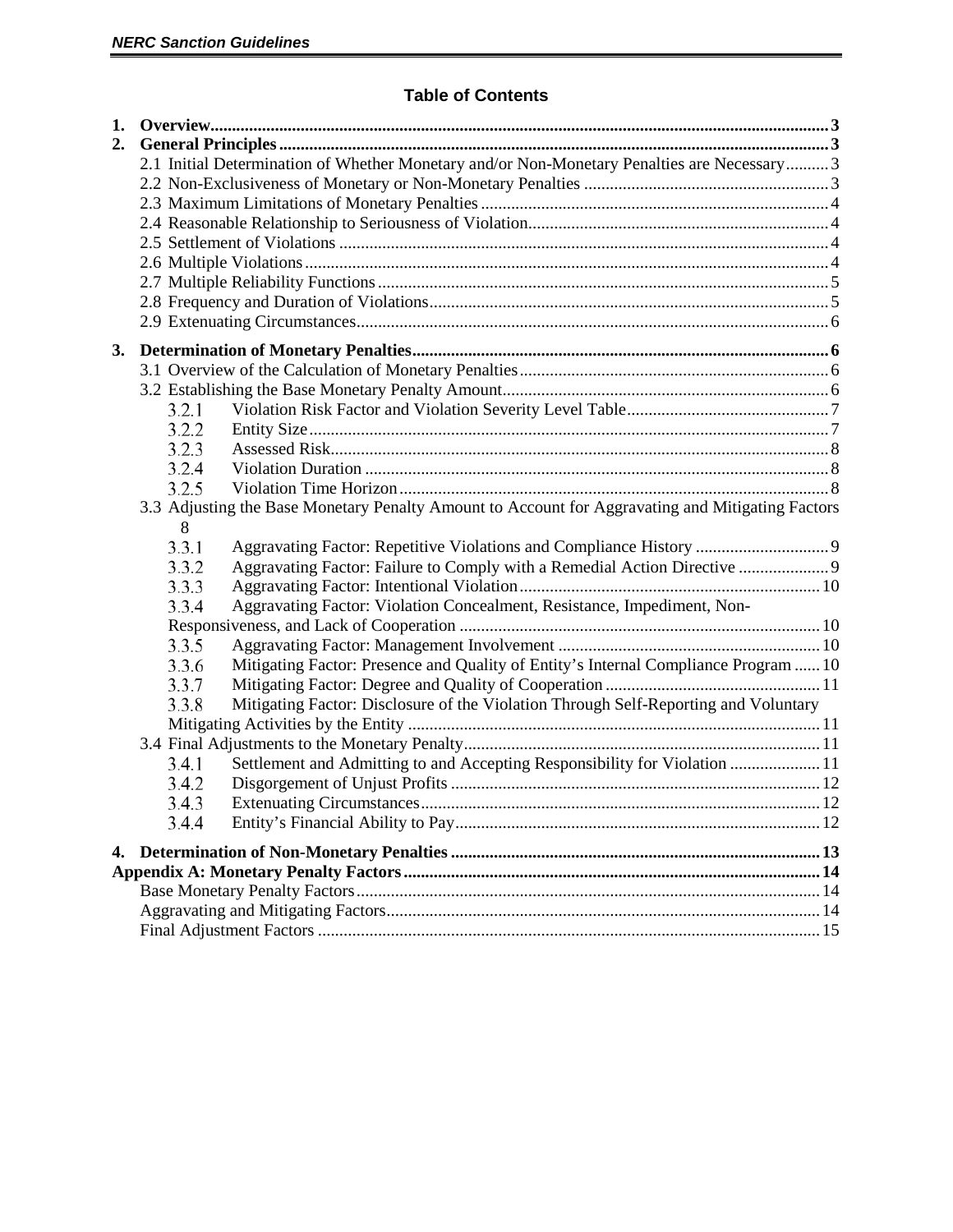## **1. Overview**

<span id="page-2-0"></span>The North American Electric Reliability Corporation ("NERC"), as the Electric Reliability Organization ("ERO"), and Regional Entities to which NERC has delegated authority (hereinafter referred to collectively as "Regional Entities" or individually as a "Regional Entity") shall determine and may levy monetary and non-monetary penalties against a Registered Entity (herein referred to as "entity" or "entities"), as owners, operators, and users of the Bulk Power System for violations of the NERC Reliability Standards and Regional Reliability Standards (collectively, "Reliability Standards"), which are approved by the Federal Energy Regulatory Commission ("FERC") in the United States and/or Applicable Governmental Authorities in Canada and/or Mexico.

NERC and the Regional Entities will follow these Sanction Guidelines when determining monetary and non-monetary penalties, while retaining the discretion to take into account the facts surrounding each violation and using professional judgment to deviate from the recommended ranges for each factor as appropriate in order to achieve monetary and/or non-monetary penalties that bear a reasonable relationship to the seriousness of the violation. NERC shall ensure that Regional Entities achieve acceptable levels of consistency in the application of the Sanction Guidelines across North America via NERC's oversight efforts.

Any revision to these Sanction Guidelines must first be approved by the NERC Board of Trustees, then by FERC to become effective and applicable within the United States. Similarly, these Sanction Guidelines must be approved by an Applicable Governmental Authority to become effective in that Applicable Governmental Authority's jurisdiction.

# <span id="page-2-1"></span>**2. General Principles**

The following paragraphs present and discuss the underlying principles that NERC and the Regional Entities use to determine monetary and non-monetary penalties for violations of the Requirements of the Reliability Standards.

#### <span id="page-2-2"></span>**2.1 Initial Determination of Whether Monetary and/or Non-Monetary Penalties are Necessary**

Situations involving multiple serious risk violations or systemic or programmatic failures should typically result in monetary penalties and/or non-monetary penalties.<sup>[1](#page-2-4)</sup> Additionally, monetary penalties and/or non-monetary penalties may be appropriate for one or a small number of minimal, moderate, or serious risk violations, depending on the circumstances, including for example, the method of identification of the violation(s), the duration of the violation(s), and an entity's compliance history. NERC or the Regional Entities have the discretion to impose a zero dollar monetary sanction where appropriate after consideration of all the relevant principles and factors discussed in these Sanction Guidelines. Monetary and non-monetary penalties do not apply for noncompliance or violations that NERC or the Regional Entities determine should be processed through the Compliance Exception or the Find, Fix, Track and Report ("FFT") disposition methods described in the NERC Compliance Monitoring and Enforcement Program, Appendix 4C of the NERC Rules of Procedure.

# **2.2 Non-Exclusiveness of Monetary or Non-Monetary Penalties**

<span id="page-2-3"></span>NERC or the Regional Entity may impose a non-monetary penalty either in lieu of or in addition to a monetary penalty for the same violation, and vice versa. Imposition of a monetary or non-monetary penalty for a violation does not preclude the imposition of the other as long as the aggregate monetary penalty and non-monetary penalty bears a reasonable relation to the seriousness of the violation and other relevant factors stated herein. If NERC or a Regional Entity imposes a non-monetary penalty that impacts

<span id="page-2-4"></span><sup>1</sup> In cases involving federal entities, monetary penalties for violations are not available. *See Sw. Power Admin. v. FERC*, 763 F.3d 27 (D.C. Cir. 2014).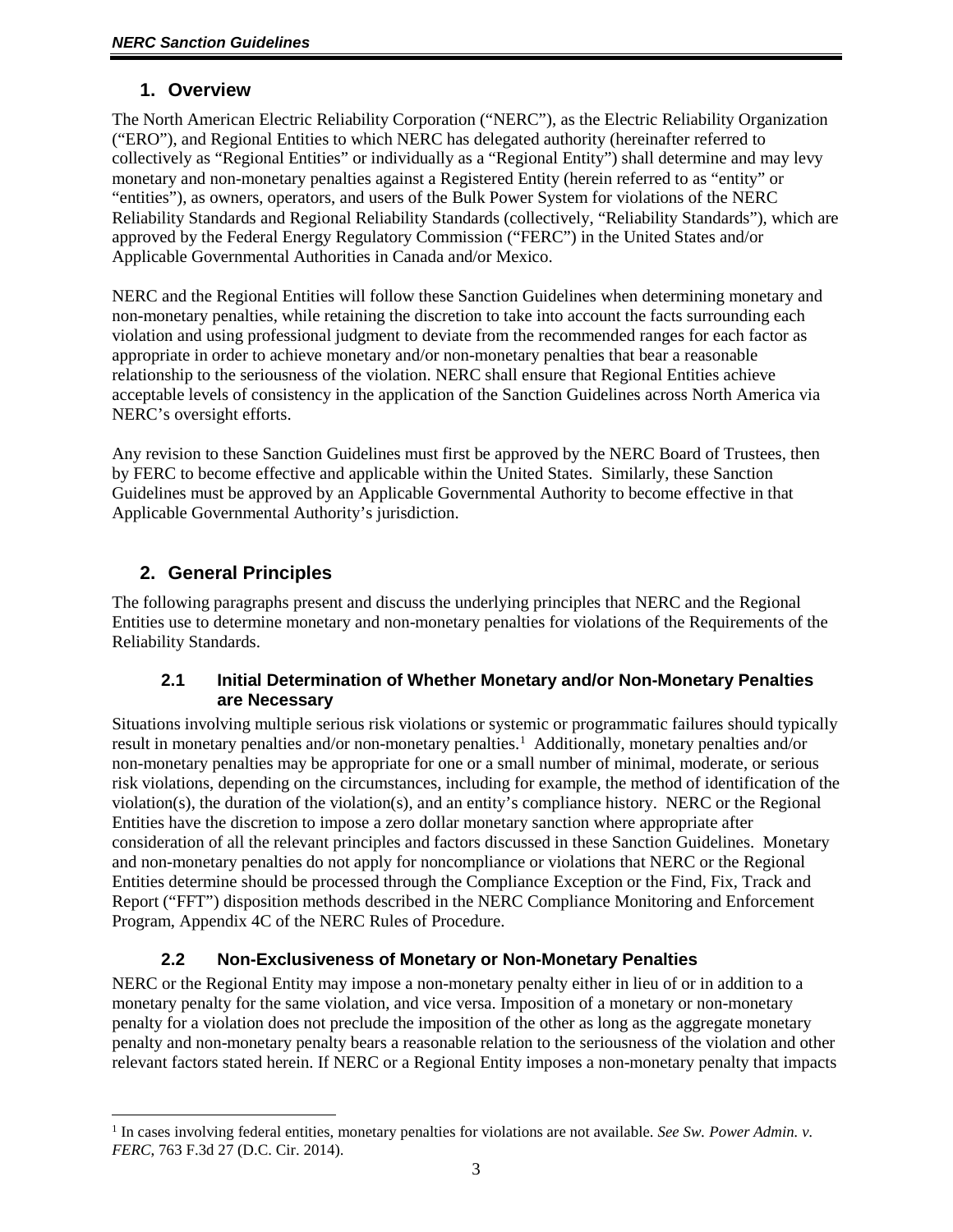<span id="page-3-0"></span>the final monetary penalty, NERC or the Regional Entity shall explain in the Notice of Penalty how the non-monetary penalty impacted the final monetary penalty amount.

## **2.3 Maximum Limitations of Monetary Penalties**

In the United States, the maximum monetary penalty amount that NERC or a Regional Entity will assess for a violation of a Reliability Standard Requirement is equal to current inflation-adjusted maximum civil monetary penalty set forth in 18 CFR § 385.160[2](#page-3-4)(d).<sup>2</sup> NERC and the Regional Entities may assess monetary penalty amounts up to and including this maximum amount for violations where warranted pursuant to these Sanction Guidelines.

# **2.4 Reasonable Relationship to Seriousness of Violation**

<span id="page-3-1"></span>The application of these Sanction Guidelines is intended to result in monetary and non-monetary penalties that bear a reasonable relation to the seriousness of the violation(s) and mitigate overly burdensome penalties to less consequential or financially-limited entities, while promoting that no penalty is inconsequential to the entity to whom it is assessed.

NERC or the Regional Entity considers the factors described in these Sanction Guidelines in the development of monetary and non-monetary penalties in order to ensure that those penalties are consequential enough such that entities do not consider the imposition of monetary and/or non-monetary penalties to be an economic choice or cost of doing business. NERC or the Regional Entity may make adjustments to the values for all the factors described in the Sanction Guidelines as necessary to reach a penalty that is consequential to the entity while bearing a reasonable relation to the reliability impact and seriousness of the violation. Such adjustments will generally occur in the most significant cases involving programmatic failures or multiple serious risk violations.

In such cases, NERC or the Regional Entity may review publicly available information regarding the entity involved, including, but not limited to, annual reports, quarterly reports, other financial statements, and penalties levied against the entity by other regulators. After completing the development of any monetary and non-monetary penalties using the process described in these Sanction Guidelines, NERC or the Regional Entity may consider whether the proposed penalty is consequential to the entity in light of the information reviewed and increase the penalty as appropriate, subject to the maximum limitation on monetary penalties described in Section 2.3 of these Sanction Guidelines. In such cases, NERC or the Regional Entity shall describe in the Notice of Penalty the analysis of the publicly available information that led it to increase the monetary and/or non-monetary penalty in order to ensure it was consequential to the entity and not an economic choice or cost of doing business.

## **2.5 Settlement of Violations**

<span id="page-3-2"></span>Pursuant to the NERC Compliance Monitoring and Enforcement Program, Appendix 4C of the NERC Rules of Procedure, an entity's Possible or Alleged Violations of the Reliability Standards may be resolved through settlements reached between the relevant Compliance Enforcement Authority<sup>[3](#page-3-5)</sup> and the entity. Any provisions within a settlement regarding monetary and non-monetary penalties can supersede any corresponding penalties that would otherwise be determined pursuant to these Sanction Guidelines. In particular, NERC or the Regional Entity may consider a reduction in the monetary penalty if the entity resolves the violation through settlement, taking into account the entity's good faith efforts to reach settlement without undue delay. This reduction applies to the monetary penalty amount after adjustments are made pursuant to the aggravating and mitigating factors listed in Section 3.3.

# **2.6 Multiple Violations**

<span id="page-3-3"></span>The entity may be in violation of more than one Reliability Standard, Requirements of the same Reliability Standard, or have multiple instances of violations of the same Standard and Requirement. As

<span id="page-3-4"></span><sup>&</sup>lt;sup>2</sup> As of 2020, the maximum civil monetary sanction set forth in 18 CFR § 385.1602(d) is \$1,291,894 per violation, per day.

<span id="page-3-5"></span><sup>3</sup> Regional Entities and NERC can act as the Compliance Enforcement Authority.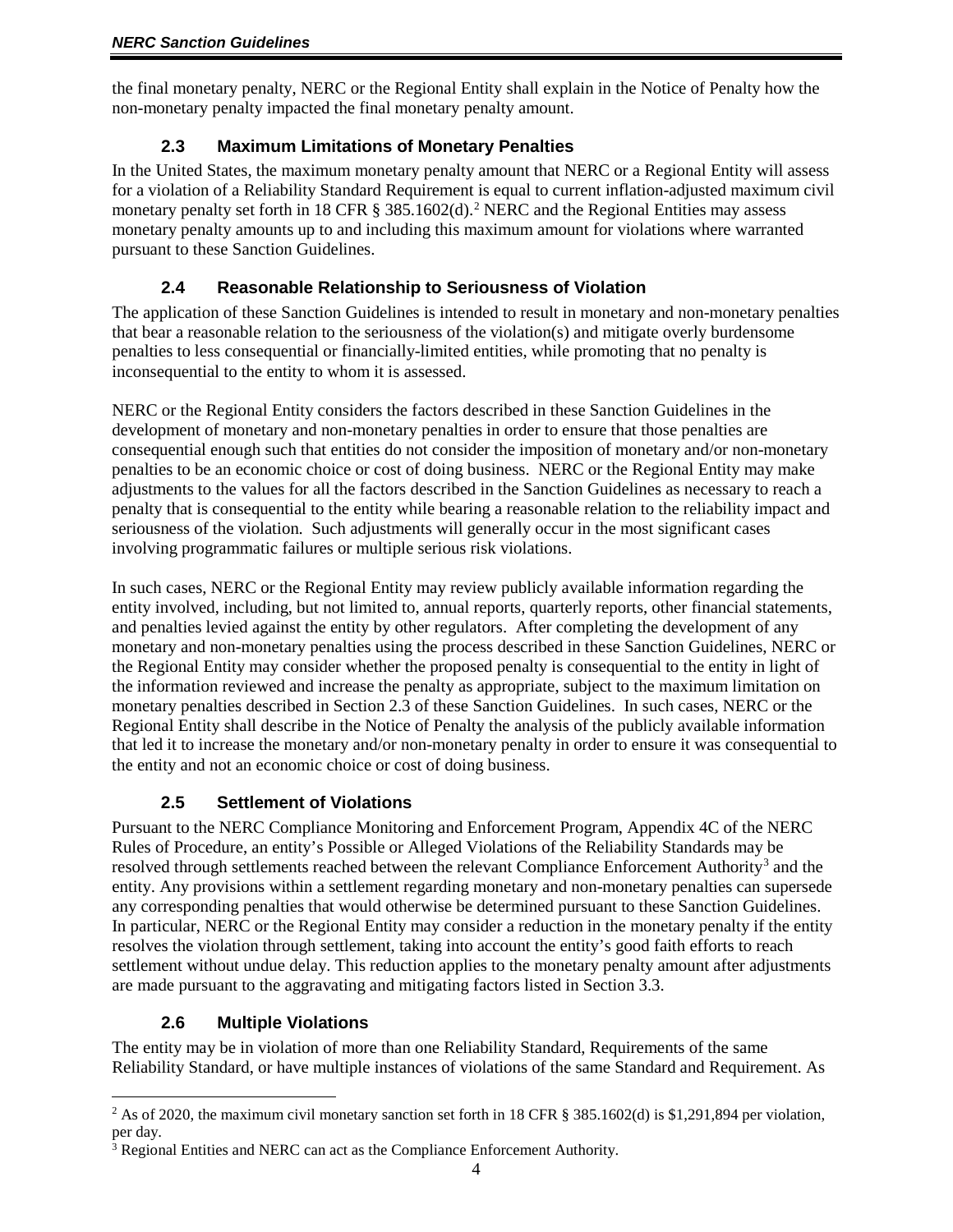such, for each violation of a Reliability Standard Requirement addressed in a Notice of Penalty, NERC or the Regional Entity may levy, in its sole discretion, either (1) a separate monetary penalty and/or nonmonetary penalty(s) for each violation, describing the penalty for each violation individually or the total penalty for the group of violations as a whole; or (2) a single, aggregate monetary penalty and/or nonmonetary penalty bearing reasonable relationship to the aggregate seriousness of the violations as a whole. When using the second option described above, NERC or the Regional Entity has the discretion to adjust the factors described in these Sanction Guidelines to reach a monetary and/or non-monetary penalty that is appropriate and will generally impose a monetary and/or non-monetary penalty at least as large or expansive as what would be called for individually for the most serious of the violations.

## **2.7 Multiple Reliability Functions**

<span id="page-4-0"></span>Some entities may register for more than one reliability function in the NERC Compliance Registry (e.g., Transmission Owner, Transmission Operator, Balancing Authority, Generation Operator), and as a result, a single Requirement in certain Reliability Standards may apply to the entity for more than one of its registered functions. Where an entity performs more than one registered function, NERC or the Regional Entity will assess a violation and associated penalty(s) against the entity, not against each function.

#### **2.8 Frequency and Duration of Violations**

<span id="page-4-1"></span>Some Reliability Standards may not support the assessment of a monetary penalty on a "per day, per violation" basis, but instead should have monetary penalties calculated based on an alternative violation frequency or duration. NERC or the Regional Entity shall determine the monetary penalties consistent with the following:

#### Multiple Instances of Violation on One Day

The nature of some Reliability Standards includes the possibility that an entity could violate the same Requirement two or more times on the same day. In this instance NERC and the Regional Entity are not limited to penalizing the entity the maximum monetary penalty amount per day. NERC or the Regional Entity may deem that multiple violations of the same Requirement occurred on the same day, each of which is subject to the maximum monetary penalty amount per violation, per day. Also, NERC or the Regional Entity is not constrained to assessing the same monetary penalty amount for each of the multiple violations, irrespective of their proximity in time.

#### Cumulative Over Time

Certain Requirements of Reliability Standards are measured not on the basis of discrete acts, but on cumulative acts over time. Reliability Standards that fall into this category generally involve measurements based on averages over a given period.

If a Reliability Standard Requirement measured by an average over time can only be violated once per applicable period, there is risk that a disproportionately mild monetary penalty might be levied in a situation where the violation was serious and the effects on the Bulk Power System were severe. As individual Reliability Standards are revised, each Reliability Standard Requirement that is based on an average over time will specify the minimum period in which a violation could occur and how to determine when a violation arises, which may be other than once per applicable period. Until relevant Reliability Standards are so modified, when assessing a monetary penalty for violation of such a Reliability Standard, NERC or the Regional Entity will generally consider that only one violation occurred per measurement period. However, if an average must be measured by a span of time greater than a month, each month of that span shall constitute at a minimum one violation.

#### Periodically Monitored Discrete Violation

Some Reliability Standards may involve discrete events which are only monitored periodically or which are reported by exception. If a Requirement of such a Reliability Standard states that a discrete event constitutes a violation, then (i) a violation arises when that event occurs and (ii) that violation continues until remedied; and (iii) the violation occurred at the point that the entity entered into noncompliance with the Reliability Standard, regardless of the monitoring period for the activity or its date of discovery or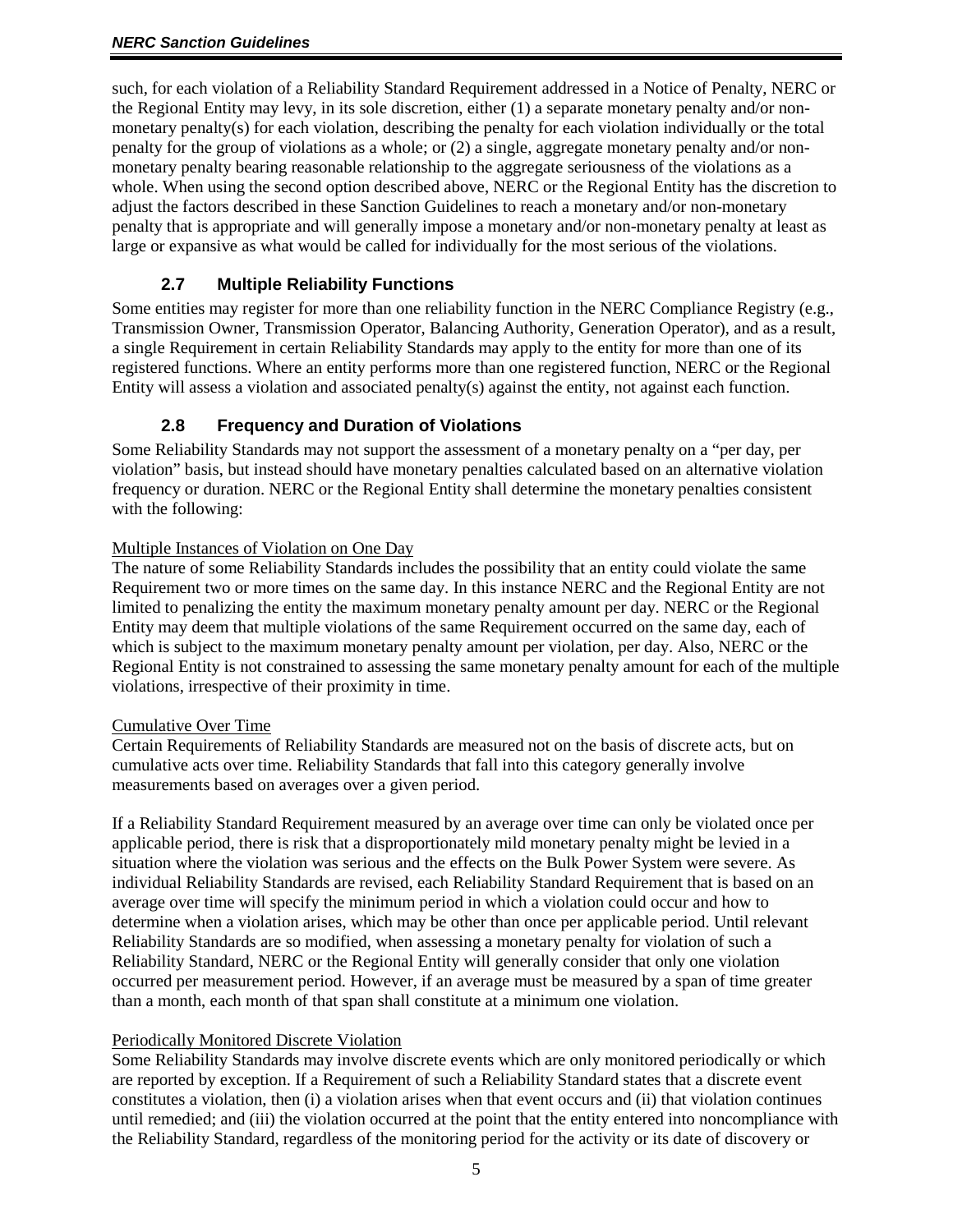reporting. For example, if a task required by a Reliability Standard Requirement was not done by the required date, it is irrelevant that monitoring for compliance for the Requirement occurs only on a yearly or other periodic basis; NERC or the Regional Entity will deem a violation to have occurred on the first day of noncompliance and each day thereafter until compliance is effectuated. Similarly, if a discrete event occurs and is not remedied on the date of its occurrence, then NERC or the Regional Entity will deem a violation to have occurred on the day of the first instance of the noncompliance and each day thereafter until the entity is in compliance.

<span id="page-5-0"></span>NERC or the Regional Entity may, at its discretion, assess the same monetary penalty amount for each day that the entity was in violation of the Reliability Standard Requirement in question.

#### **2.9 Extenuating Circumstances**

In unique extenuating circumstances causing or contributing to the violation, such as, but not limited to, significant natural disasters or pandemic, NERC or the Regional Entity may significantly reduce or eliminate monetary and/or non-monetary penalties.

# **3. Determination of Monetary Penalties**

<span id="page-5-1"></span>This Section describes the specific steps that NERC or the Regional Entity will follow to determine the monetary penalty for a violation.<sup>[4](#page-5-4)</sup> Appendix A provides the ranges generally used for each factor used to determine the monetary penalty for a violation. NERC and the Regional Entities have the discretion to deviate from the ranges for the factors provided in Appendix A by applying professional judgment to the outcome of the calculations where appropriate in order to achieve a monetary penalty that bears a reasonable relationship to the seriousness of the violation(s). The determination of non-monetary penalties is discussed in Section 4 of these Sanction Guidelines.

#### <span id="page-5-2"></span>**3.1 Overview of the Calculation of Monetary Penalties**

The calculation of monetary penalties for violations of NERC or Regional Reliability Standards is calculated as follows:

**Step 1:** Establish the Base Monetary Penalty Amount, as discussed in Section 3.2.

**Step 2:** Adjust the Base Monetary Penalty Amount after accounting for any relevant aggravating or mitigating factors, resulting in the Adjusted Monetary Penalty Amount, as discussed in Section 3.3. **Step 3:** Make final adjustments to the Adjusted Monetary Penalty Amount to account for other circumstances, as discussed in Section 3.4, such as agreeing to settlement, extenuating circumstances, disgorgement of unjust profits or economic benefits associated with an economic choice to violate, and/or entity requests to reduce the proposed monetary penalty in light of the entity's financial ability to pay the monetary penalty, resulting in the Final Monetary Penalty Amount.

## **3.2 Establishing the Base Monetary Penalty Amount**

<span id="page-5-3"></span>NERC or the Regional Entity will set the Base Monetary Penalty Amount for the violation using the following factors:

- 1. VRF and VSL Table
- 2. Entity Size
- 3. Assessed Risk
- 4. Violation Duration
- 5. Violation Time Horizon

<span id="page-5-4"></span><sup>&</sup>lt;sup>4</sup> The text in this section discusses the determination of a single monetary sanction for an individual violation; however, the process laid out is also applicable to determining the individual monetary sanction, or a single, aggregate monetary sanction, for multiple violations that are associated with each other as discussed in Section 2.6 of these Sanction Guidelines.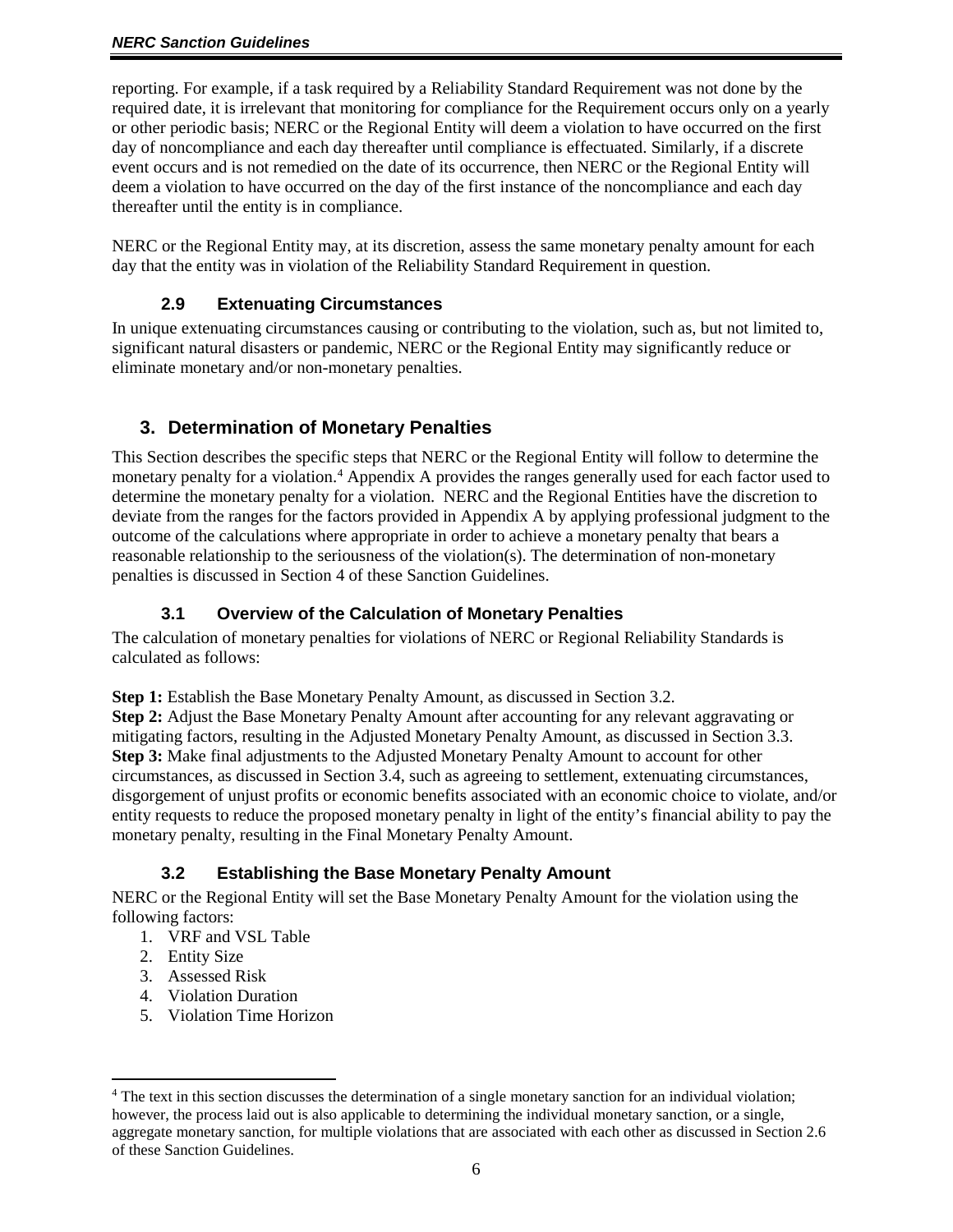## **Violation Risk Factor and Violation Severity Level Table**

<span id="page-6-0"></span>NERC or the Regional Entity will determine an initial monetary penalty value by considering the Violation Risk Factor ("VRF") of the Requirement violated and the Violation Severity Level ("VSL") assessed for the violation. Using the VRF and VSL Table below, NERC or the Regional Entity will look up the initial monetary penalty value by finding the intersection of the violation's VRF and VSL on the table. In general, NERC or the Regional Entity will start with the lowest value of the initial monetary penalty value range, and will adjust the initial monetary penalty value pursuant to the factors discussed below, but NERC or the Regional Entity has the discretion to start at a higher value within the ranges below on a case-by-case basis as appropriate. Starting at a higher value within the ranges below may be appropriate in cases where using the lowest value of the initial monetary penalty value range results in a proposed monetary penalty that does not bear a reasonable relationship to the seriousness of the violation after consideration of the other factors discussed below.

|                              | <b>Violation Severity Level</b> |             |                 |             |             |             |               |             |
|------------------------------|---------------------------------|-------------|-----------------|-------------|-------------|-------------|---------------|-------------|
| <b>Violation</b>             | <b>Lower</b>                    |             | <b>Moderate</b> |             | <b>High</b> |             | <b>Severe</b> |             |
| <b>Risk</b><br><b>Factor</b> | Low                             | <b>High</b> | Low             | <b>High</b> | Low         | <b>High</b> | Low           | <b>High</b> |
| Lower                        | \$1,000                         | \$3,000     | \$2,000         | \$7,500     | \$3,000     | \$15,000    | \$5,000       | \$25,000    |
| <b>Medium</b>                | \$2,000                         | \$30,000    | \$4,000         | \$100,000   | \$6,000     | \$200,000   | \$10,000      | \$335,000   |
| <b>High</b>                  | \$4,000                         | \$125,000   | \$8,000         | \$300,000   | \$12,000    | \$625,000   | \$20,000      | \$1,291,894 |

NOTE: This table describes the monetary penalty that could be applied for each day that a violation continues, subject to the consideration of the other factors described below that are used to determine a monetary penalty.

## **Violation Risk Factor**

Each Reliability Standard Requirement has been assigned a VRF through the NERC Reliability Standards or Regional Reliability Standards development process. The VRFs have been defined and approved through the Reliability Standards development process and are assigned to Requirements to provide clear, concise and comparative association between the violation of a Requirement and the expected or potential impact of the violation to the reliability of the Bulk Power System. One of three defined levels of VRF is assigned to each Reliability Standards Requirement: Lower; Medium; or High.

# **Violation Severity Level**

VSLs are defined levels of the degree to which a Requirement of a Reliability Standard was violated. Whereas VRFs are determined pre-violation and indicate the relative potential impacts that violations of each Reliability Standard could pose to the reliability of the Bulk Power System, VSLs are assessed postviolation and are an indicator of the severity of the actual violation of the Reliability Standard(s) Requirement(s) in question.

<span id="page-6-1"></span>These Sanction Guidelines utilize the VSLs, which have been designated as: Lower, Moderate, High, and Severe.

# **Entity Size**

NERC or the Regional Entity will adjust the monetary penalty amount based on entity size, in terms of generating capacity and/or transmission line miles, size of lines (in MVA, for example), and/or peak load served in order to more accurately reflect the potential impact and, consequently, the seriousness of the violation(s).

• If an entity belongs to a generation and transmission cooperative or joint-action agency, size will be attributed to the particular entity, rather than to the generation and transmission cooperative or joint-action agency.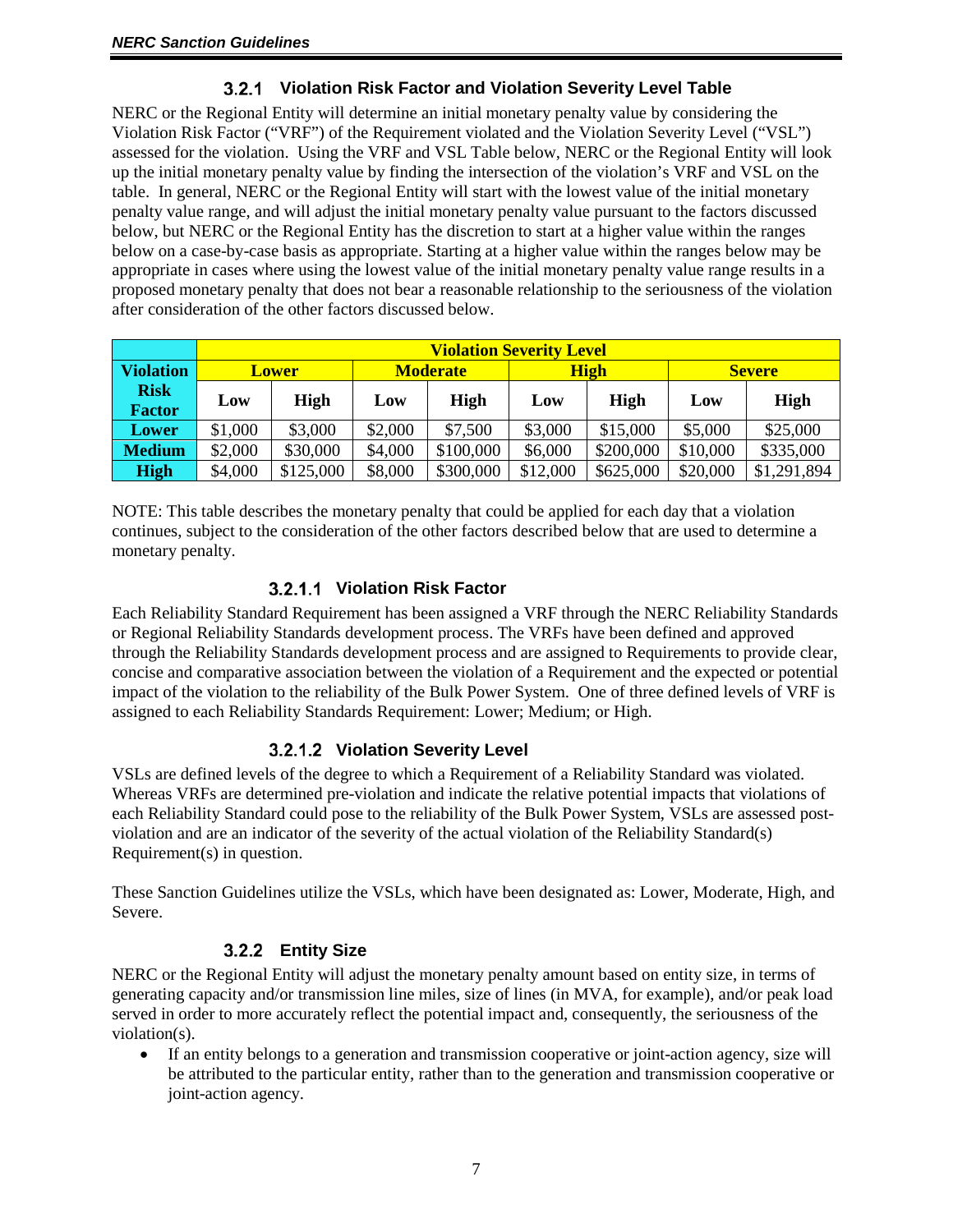- If the entity constitutes part of a corporate family, the size of the entity will be attributed to that entity alone, in the absence of any facts indicating involvement of the whole corporation or corporate affiliates of the entity.
- If the entity is established solely as a shell to register as subject to one or more Reliability Standards, the size of the entity will be disregarded in favor of consideration of the size of the parent entity or any affiliates that NERC or the Regional Entity deems involved and constituting the "actual" size of the entity.
- If the entity is made up of multiple subsidiaries of a parent corporation that commits the same violation, the size of the entity will be assessed using the combined size of the various subsidiaries, up to the size of the entire parent corporation. NERC or the Regional Entity will endeavor to ensure that the monetary penalty in such cases is approximately the same regardless of whether the multiple subsidiaries are assessed a single violation or if each subsidiary is assessed its own violation, provided that the subsidiaries operate under the same or substantially the same compliance program.

<span id="page-7-0"></span>In general, an entity that is larger in size will have a higher multiplier than an entity that is smaller in size, all else being equal.

## **Assessed Risk**

NERC or the Regional Entity shall consider the assessed risk that the violation of the Reliability Standard Requirement posed to the reliability of the Bulk Power System. The assessed risk of a violation can be minimal, moderate, or serious and substantial. Assessed risk is the potential impact to the reliability of the Bulk Power System multiplied by the likelihood of that impact occurring, or the actual harm to reliability if the impact occurs, determined based on facts about the entity and the scope of the violation, including any facts that increase or decrease the potential impact to the reliability of the Bulk Power System, the likelihood of that impact occurring, or actual harm if the impact did occur. In general, violations with an assessed risk of serious and substantial will have a higher multiplier than violations with an assessed risk of moderate, and violations with an assessed risk of moderate will have a higher multiplier than violations with an assessed risk of minimal, all else being equal.

## **Violation Duration**

<span id="page-7-1"></span>NERC or the Regional Entity shall consider the duration of the violation of the Reliability Standard Requirement. In general, violations with a longer duration will have a higher percentage increase to the monetary penalty than violations with a shorter duration, all else being equal.

## **Violation Time Horizon**

<span id="page-7-2"></span>NERC or the Regional Entity shall consider the Violation Time Horizon of the Reliability Standard Requirement violated and adjust the monetary penalty accordingly. In general, violations with shorter Violation Time Horizons, such as Real Time Operations, will have a higher multiplier than violations with longer Violation Time Horizons, such as Long Term Planning, all else being equal. If the Reliability Standard Requirement does not have a Violation Time Horizon or if a different Violation Time Horizon is more appropriate based on the facts and circumstances of the violation, NERC or the Regional Entity may use the Violation Time Horizon that is most appropriate given the facts and circumstances of the violation.

#### <span id="page-7-3"></span>**3.3 Adjusting the Base Monetary Penalty Amount to Account for Aggravating and Mitigating Factors**

Adjustment factors allow NERC or the Regional Entity to adjust the Base Monetary Penalty Amount to reflect the specific facts and circumstances material to each violation and the entity.

These Sanction Guidelines identify aggravating and mitigating factors that, if present in connection with a violation, should be considered in determining the monetary and/or non-monetary penalty, and describes how these factors should be taken into account. Additional factors not identified in these Sanction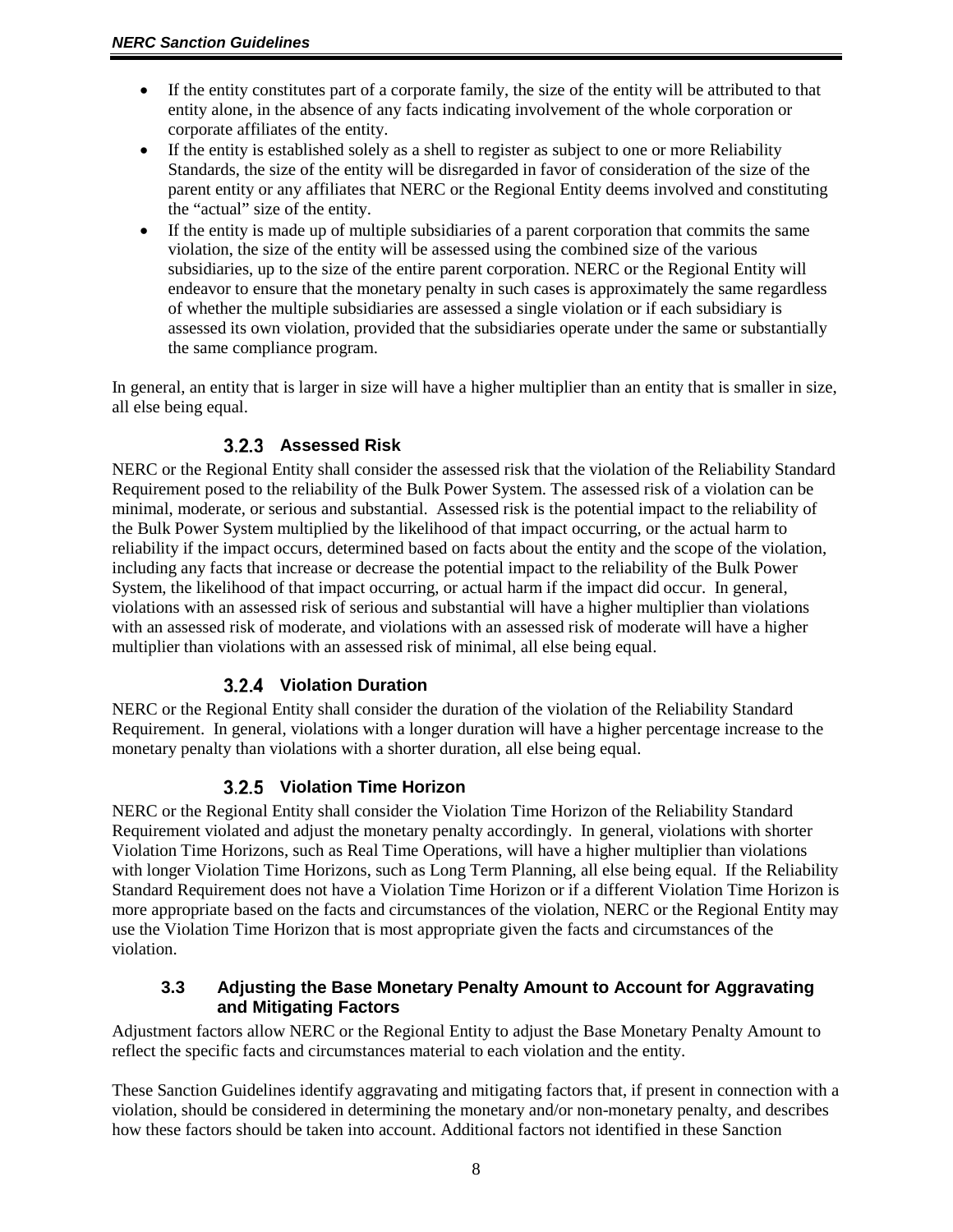Guidelines may also be considered in determining a monetary and/or non-monetary penalty, as NERC or the Regional Entity deems appropriate under the circumstances. When additional factors are identified, the basis for their use, and the determination of whether they aggravated or mitigated the monetary penalty, will be provided in the Notice of Penalty. The absence of an aggravating or mitigating factor will have no impact on the monetary penalty.

These Sanction Guidelines recognize and require that, at a minimum, NERC or the Regional Entity consider the adjustment factors described in this section:

- 1. Repetitive violations and the entity's compliance history
- 2. Failure of the entity to comply with a Remedial Action Directive
- 3. Intentional violations
- 4. Any attempt by the entity to conceal the violation, or resist, impede, be non-responsive, or otherwise exhibit a lack of cooperation
- 5. Management involvement in any intentional violation or attempt to conceal the violation
- 6. The presence and quality of the entity's compliance program
- 7. Degree and quality of cooperation by the entity in the violation investigation and in any Mitigating Activities directed for the violation
- 8. Disclosure of the violation by the entity through self-reporting and voluntary Mitigating Activities by the entity

NERC or the Regional Entity may also consider other factors it deems appropriate under the circumstances as long as their use is clearly identified and adequately justified. The effect of using these factors must be fully and clearly disclosed in the Notice of Penalty.

## **Aggravating Factor: Repetitive Violations and Compliance History**

<span id="page-8-0"></span>If an entity or relevant affiliate of an entity has had repetitive infractions of the same or a similar Reliability Standard Requirement, NERC or the Regional Entity will evaluate whether any such prior violations reflect recurring conduct by affiliates that are operated by the same corporate entity or whose compliance activities are conducted by the same corporate entity and shall consider an increase to the monetary penalty based on the facts and circumstances of the instant and prior violations. Repetitive infractions that may result in aggravation of the monetary penalty generally include prior violations that were still ongoing within five years of the start date of the instant violation that are either (1) violations with the same root cause as the instant violation and mitigation activities that should have prevented future violations; or (2) programmatic failures involving the same or similar Reliability Standards and Requirements.

NERC or the Regional Entity will generally aggravate the monetary penalty by a greater amount in cases where (1) the relevant violation history was closer in time to the instant violation, (2) the number of violations determined to be relevant violation history was higher, and/or (3) the relevant violation history involved programmatic failures or higher risk violations with the same root cause as the instant violation. NERC or the Regional Entity may deem relevant prior violations that are older if appropriate, provided it describes in the Notice of Penalty how that decision was reached. NERC or the Regional Entity will determine the actual increase to the monetary penalty based on the particular facts and circumstances of each case.

<span id="page-8-1"></span>An entity with a compliance history of no violations will not, on the basis of its compliance history, receive a reduction of the monetary penalty otherwise determined.

#### **Aggravating Factor: Failure to Comply with a Remedial Action Directive**

If the entity has violated Reliability Standard Requirements despite receiving related Remedial Action Directives, NERC or the Regional Entity shall consider increasing the monetary penalty. NERC or the Regional Entity will generally aggravate the monetary penalty by a greater amount in cases where the number of Remedial Action Directives that the entity did not comply with was higher within the last five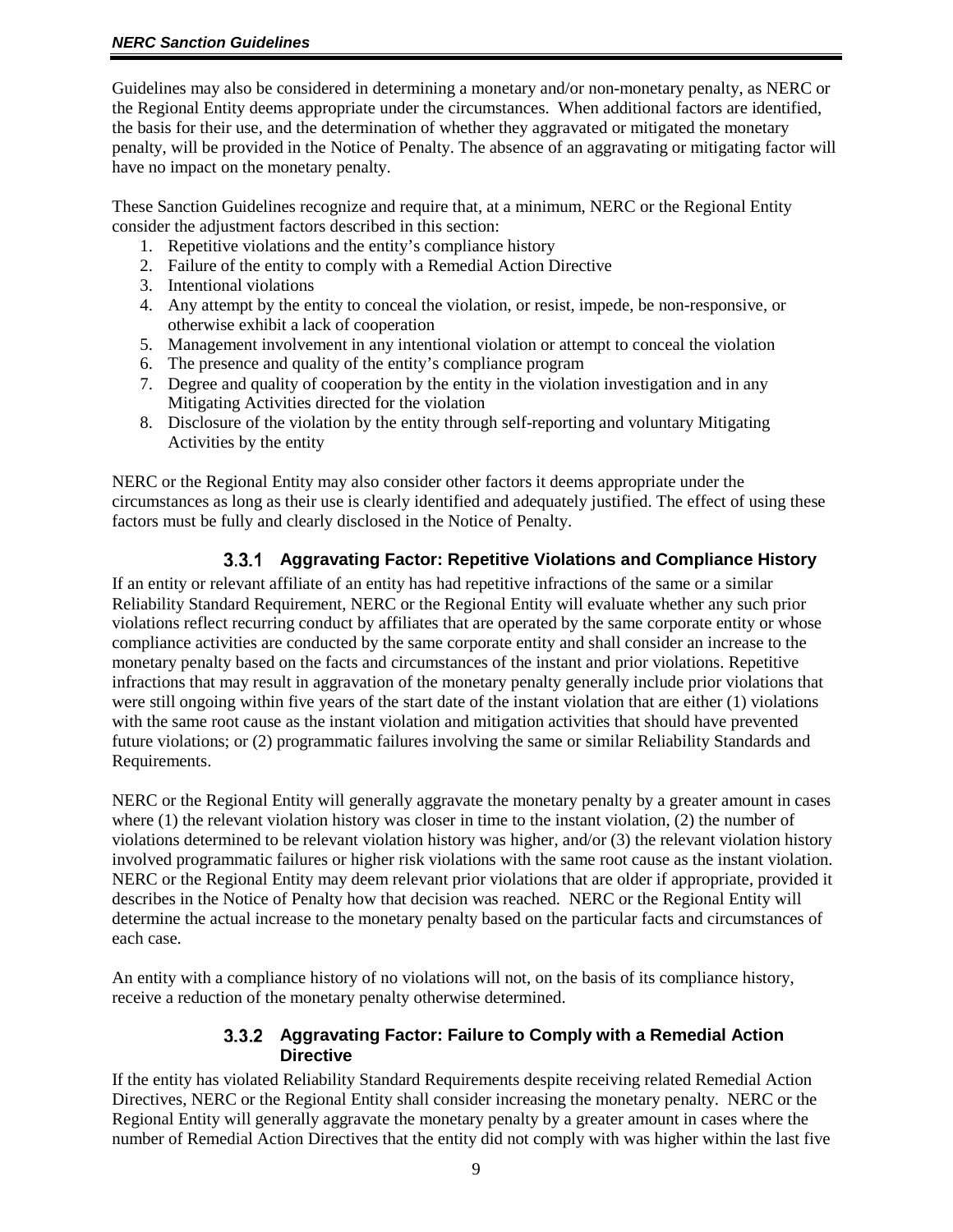years, with more such conduct generally resulting in greater aggravation of the monetary penalty. NERC or the Regional Entity will determine the actual increase to the monetary penalty based on the particular facts and circumstances of each case.

## **Aggravating Factor: Intentional Violation**

<span id="page-9-0"></span>When determining a monetary penalty NERC or the Regional Entity shall consider if the entity intentionally violated the Reliability Standard for purposes other than a demonstrably good faith effort to (1) avoid a significant and greater threat to the immediate reliability of the Bulk Power System or (2) preserve personnel safety. If the entity engaged in such conduct, a significant increase to the monetary penalty shall be considered; the presumption in such cases is to double the monetary penalty otherwise determined. NERC or the Regional Entity will generally aggravate the monetary penalty by a greater amount in cases where such conduct has been detected on more than one occasion within the last five years, with more such conduct generally resulting in greater aggravation of the monetary penalty. NERC or the Regional Entity will determine the actual increase to the monetary penalty based on the particular facts and circumstances of each case.

<span id="page-9-1"></span>NERC or the Regional Entity will consider violations attributable to an economic choice to violate as intentional violations.

#### **Aggravating Factor: Violation Concealment, Resistance, Impediment, Non-Responsiveness, and Lack of Cooperation**

NERC or the Regional Entity shall consider a significant increase to the monetary penalty if, based on its review of the facts, NERC or the Regional Entity determines that the entity concealed or attempted to conceal the violation or information necessary to investigate the violation. The presumption in such circumstances is to double the monetary penalty otherwise determined.

Additionally, NERC or the Regional Entity shall consider an increase to the monetary penalty if NERC or the Regional Entity determines, based on its review of the facts, that the entity resisted, impeded, was non-responsive, or otherwise exhibited a lack of cooperation during the discovery and review of a violation.

NERC or the Regional Entity will generally increase the monetary penalty by a greater amount in cases where such conduct has been detected on more than one occasion within the last five years, with more such conduct generally resulting in greater aggravation of the monetary penalty. NERC or the Regional Entity will determine the actual increase to the monetary penalty based on the particular facts and circumstances of the violation.

#### **Aggravating Factor: Management Involvement**

<span id="page-9-2"></span>If the entity's management or an individual within the high-level personnel of the organization participated in, directed, condoned, or was willfully ignorant of the violation, or tolerance of the violation by substantial authority personnel was pervasive within the entity as a whole or a unit of the entity, NERC or the Regional Entity shall consider a significant increase to the monetary penalty. The presumption in such circumstances is to double the monetary penalty otherwise determined. NERC or the Regional Entity will generally increase the monetary penalty by a greater amount in cases where such conduct has been detected on more than one occasion within the last five years, with more such conduct generally resulting in greater aggravation of the monetary penalty. NERC or the Regional Entity will determine the actual increase to the monetary penalty based on the particular facts and circumstances of the violation.

#### **Mitigating Factor: Presence and Quality of Entity's Internal Compliance Program**

<span id="page-9-3"></span>NERC or the Regional Entity shall consider the presence and quality of the entity's internal compliance program, if any, and other indicators of the entity's culture of compliance. An effective internal compliance program requires an entity to exercise due diligence to prevent and detect violations, promote an organizational culture that encourages a commitment to compliance with the Reliability Standards and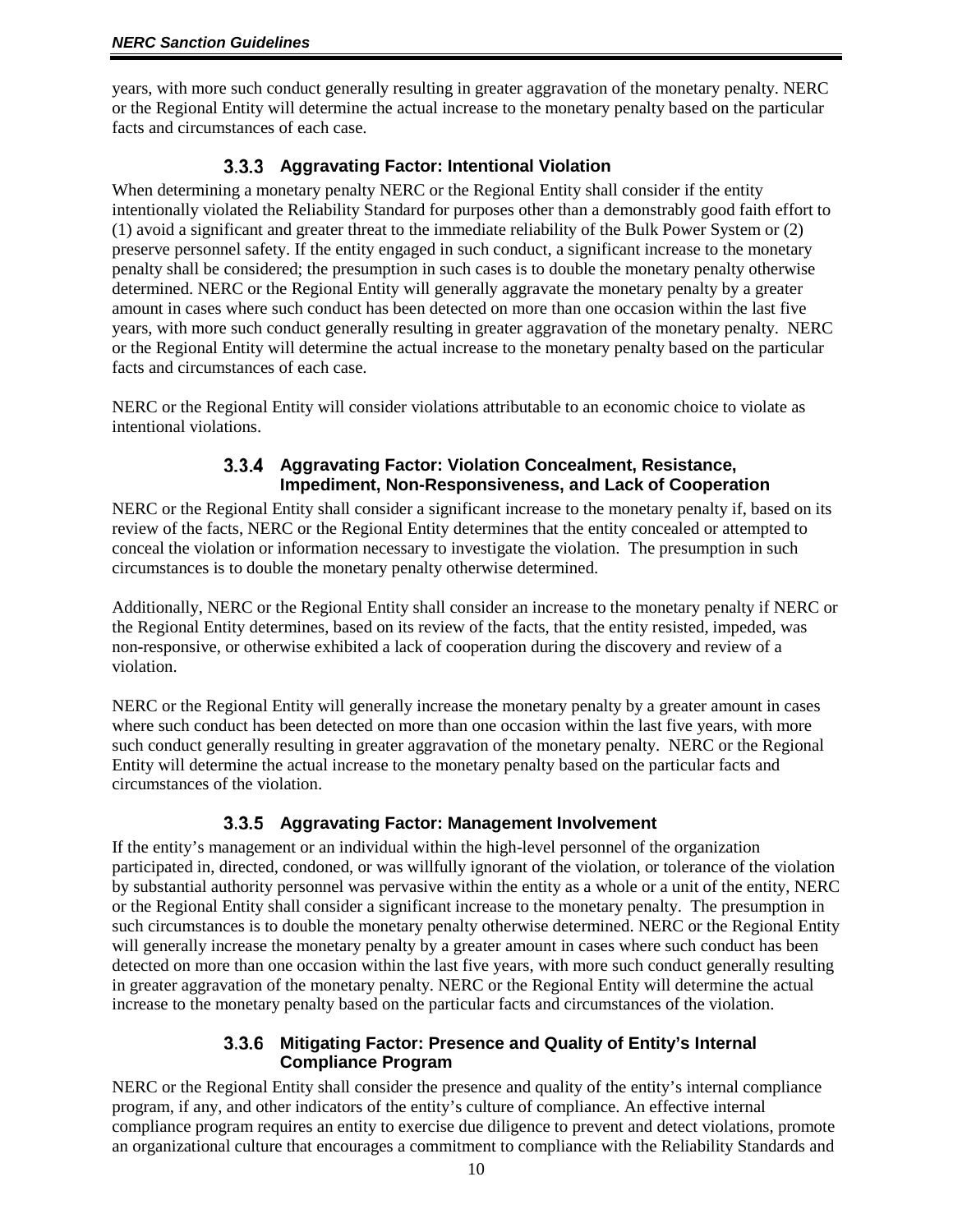other laws and regulations, and design, implement, and enforce the internal compliance program so that it is generally effective in preventing and detecting violations. The failure to prevent or detect an instant violation does not necessarily mean that the internal compliance program is not generally effective in preventing and detecting violations. NERC or the Regional Entity may reduce the entity's monetary penalty as they deem appropriate. However, NERC or the Regional Entity may not increase an entity's monetary penalties solely on the grounds that the entity has no internal compliance program or a poor quality or failed program.[5](#page-10-4)

## **Mitigating Factor: Degree and Quality of Cooperation**

<span id="page-10-0"></span>NERC or the Regional Entity shall consider the degree and quality of the entity's cooperation with NERC or the Regional Entity in the investigation of the violation and any Mitigating Activities arising from it. To qualify for a reduction in the monetary penalty, cooperation must be both timely and thorough, starting at essentially the same time as the entity reports or otherwise becomes aware of a violation, and should include the disclosure of all pertinent information known by the entity. NERC or the Regional Entity may adjust the entity's monetary penalty as they deem appropriate, which may result in a decrease or no change to the monetary penalty.

#### **Mitigating Factor: Disclosure of the Violation Through Self-Reporting and Voluntary Mitigating Activities by the Entity**

<span id="page-10-1"></span>NERC or the Regional Entity shall consider whether an entity self-reported the violation (1) within a reasonably prompt time after becoming aware of the violation,<sup>[6](#page-10-5)</sup> and (2) prior to detection via a compliance monitoring engagement<sup>[7](#page-10-6)</sup> by NERC or the Regional Entity or intervention by NERC or the Regional Entity via a notification of an upcoming compliance monitoring engagement, and any Mitigating Activities voluntarily undertaken by the entity to correct the violation.<sup>[8](#page-10-7)</sup> As they deem warranted, NERC or the Regional Entity may reduce the entity's monetary penalty.

## **3.4 Final Adjustments to the Monetary Penalty**

<span id="page-10-3"></span><span id="page-10-2"></span>NERC or the Regional Entity may make additional adjustments to the Adjusted Monetary Penalty Amount if the entity agrees to settlement, if there are applicable extenuating circumstances, or if the entity provides evidence that it lacks the financial ability to pay the proposed monetary penalty.

#### **Settlement and Admitting to and Accepting Responsibility for Violation**

NERC or the Regional Entity may consider a reduction in the monetary penalty if the entity resolves the violation through settlement, taking into account the entity's good faith efforts to reach settlement without undue delay. If the entity agrees to settlement and also clearly demonstrated recognition and affirmative

<span id="page-10-4"></span> $<sup>5</sup>$  An entity with no internal compliance program or a poor quality or failed program may have violations that are of</sup> an increased risk given the lack of controls to prevent, identify, or mitigate violations. Similarly, an entity with no internal compliance program or a poor quality or failed program may be indicative of the entity's management or an individual within the high-level personnel of the organization being willfully ignorant of the potential for a violation. In such cases, NERC or the Regional Entity may increase the monetary sanction based on those factors as appropriate.

<span id="page-10-5"></span><sup>&</sup>lt;sup>6</sup> An entity should submit a Self-Report as soon as practical, but typically within three months of discovery, and provide additional or more comprehensive information as it becomes known. NERC or the Regional Entity retain the discretion to provide self-reporting credit outside this period as appropriate based on relevant facts and circumstances.

<span id="page-10-6"></span> $\frac{7}{7}$  Compliance monitoring engagements include a Compliance Audit, Spot Check, or Self-Certification.

<span id="page-10-7"></span><sup>&</sup>lt;sup>8</sup> An entity's receipt of a notification letter for an upcoming compliance monitoring engagement detailing the Reliability Standards and Requirements in scope for the upcoming compliance monitoring engagement generally terminates the entity's eligibility for self-reporting credit for violations of the Reliability Standard Requirements that are in scope for the compliance monitoring engagement until after the termination of the compliance monitoring engagement.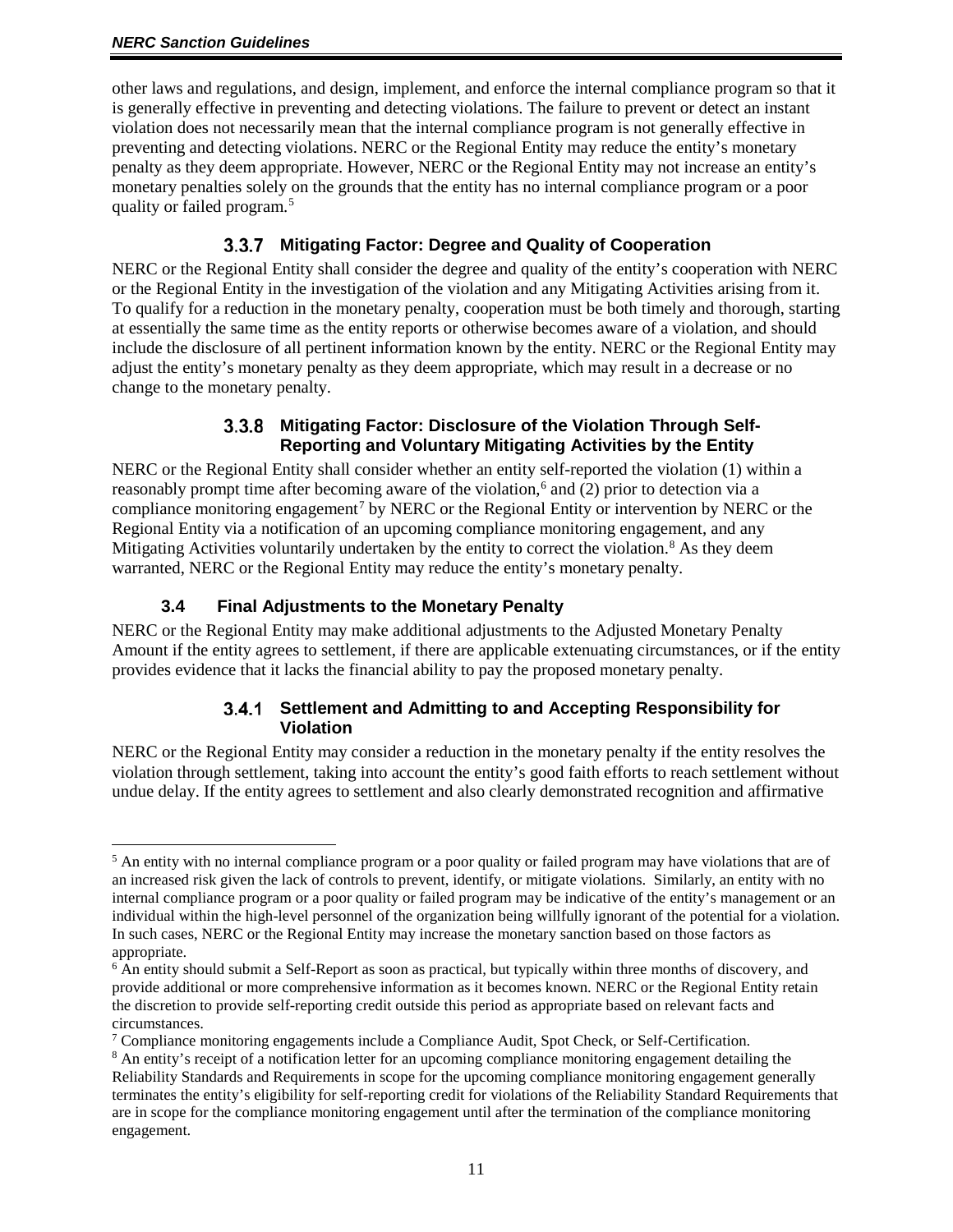<span id="page-11-0"></span>acceptance of responsibility for the violation, NERC or the Regional Entity may consider a further reduction in the monetary penalty beyond the credit given for resolving the violation through settlement.

## **Disgorgement of Unjust Profits**

Any monetary penalty issued for a violation involving an economic choice to violate shall, at a minimum, disgorge any profits the entity acquired as a consequence of the behavior, whenever and to the extent that they can be determined or reasonably estimated.

# **Extenuating Circumstances**

<span id="page-11-1"></span>In unique extenuating circumstances causing or contributing to the violation, such as significant natural disasters or pandemic, NERC or the Regional Entity may significantly reduce or eliminate the monetary penalty otherwise determined.

# **Entity's Financial Ability to Pay**

<span id="page-11-2"></span>At the written request of the entity, NERC or the Regional Entity will review the monetary penalty determined above in light of relevant, verifiable information that the entity provides regarding its financial ability to pay.[9](#page-11-3) Financial ability shall include the financial strength of the entity as well as its financial structure (e.g., for-profit versus non-profit). NERC or the Regional Entity may consider the entity's inherent characteristics, such as but not limited to; its size, financial structure, and ownership structure. Consideration of an entity's size, financial structure, and ownership structure is intended to (i) promote that entities are penalized commensurate with the risk or impact that a specific violation of the Reliability Standards had or is having on the reliability of the Bulk Power System while also (ii) mitigating the potential of overly burdensome monetary penalties to less consequential or financiallylimited entities.

At the conclusion of this review, NERC or the Regional Entity may:

- 1. Reduce the monetary penalty to an amount that NERC or the Regional Entity deems that the entity has the financial ability to pay if the entity is not likely to become able to pay the proposed monetary penalty with the use of a reasonable installment schedule;
- 2. Extend the period over which the monetary penalty must be paid using a reasonable installment schedule;
- 3. Excuse the monetary penalty amount payable; or
- 4. Sustain the monetary penalty amount determined above.

If NERC or the Regional Entity reduces the monetary penalty, such reduction will not be more than necessary to reach an amount that the entity has the financial ability to pay, and NERC or the Regional Entity shall consider the assessment of appropriate non-monetary penalties as a substitute or an alternative for the monetary penalty amount otherwise considered appropriate. NERC or the Regional Entity shall consider the assessment of appropriate non-monetary penalties as a substitute or an alternative for the monetary penalty amount otherwise considered appropriate in cases in which NERC or the Regional Entity excuses the monetary penalty.

<span id="page-11-3"></span> <sup>9</sup> Examples of relevant, verifiable information that an entity may provide includes, but is not limited to, audited financial statements, filed state and federal tax returns, approved budgets, interim financial statements, loan or mortgage agreements related to the entity's operations, asset ledgers, and/or other documents showing financial or contractual obligations or legal relationships between the entity and other parties. If an entity has declared, or expects to declare, bankruptcy and requests that NERC or the Regional Entity review the monetary sanction in light of its financial ability to pay, it must provide NERC or the Regional Entity relevant, verifiable information regarding its financial ability to pay as provided in this Section. In such cases, NERC or the Regional Entity will take all appropriate actions necessary to preserve any claims related to monetary sanctions for violations of the Reliability Standards with the appropriate bankruptcy court.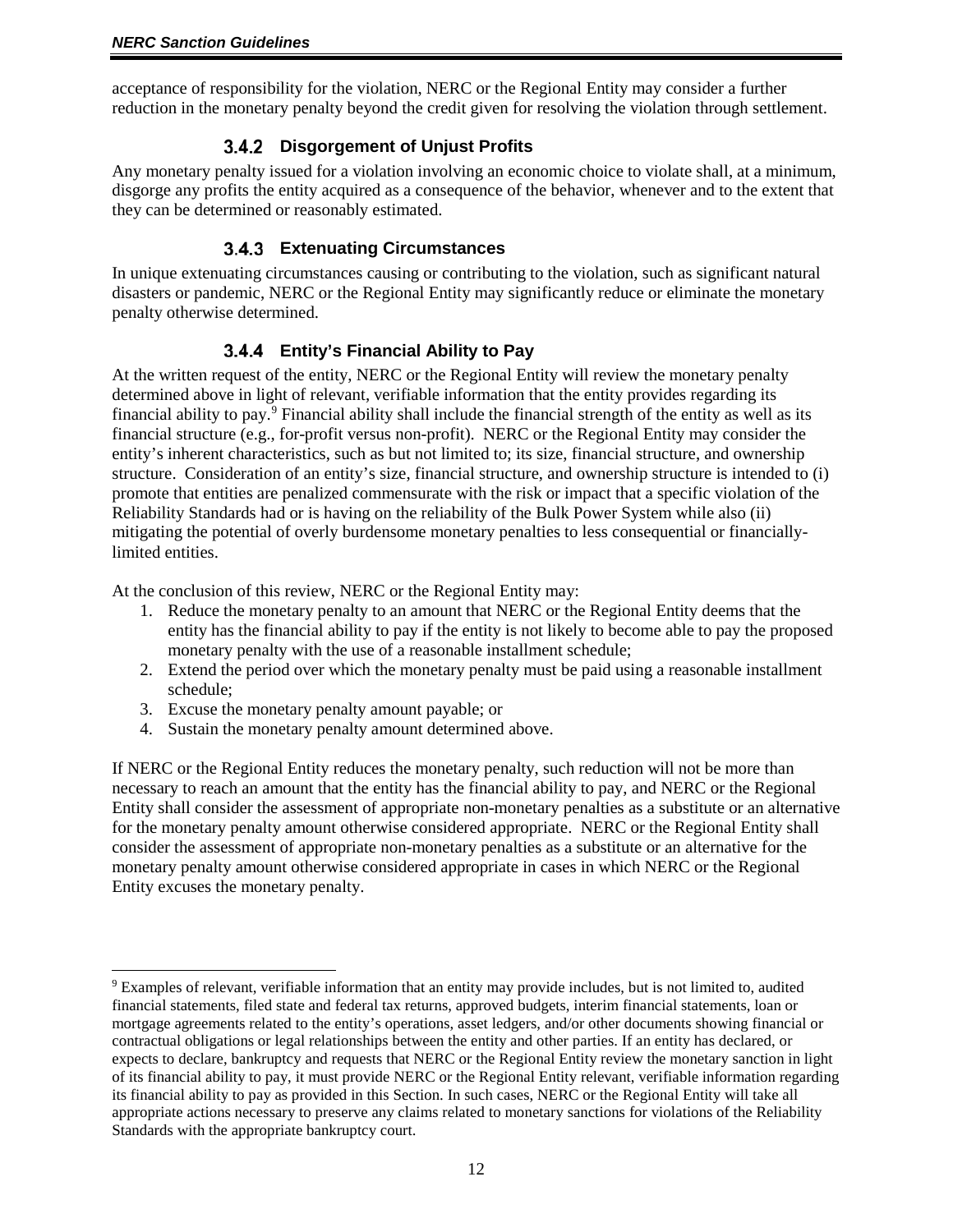## <span id="page-12-0"></span>**4. Determination of Non-Monetary Penalties**

Non-monetary penalties may be applied with the objective of promoting reliability, addressing risks to reliability, and ensuring compliance with the Reliability Standards. NERC or the Regional Entity should consider the factors in Section 3 when evaluating whether to impose non-monetary penalties and to what degree to impose non-monetary penalties that bear a reasonable relationship to the seriousness of the violation(s).<sup>10</sup> Non-monetary penalties are not actions that an entity would need to take in order to mitigate a violation or otherwise return to compliance. Non-monetary penalties may include, but are not limited to:

- requiring the chief executive officer or equivalent to sign the settlement agreement;
- requiring periodic reporting on reliability, security, and/or compliance related efforts to (1) the entity's board or equivalent, and/or (2) the NERC Board of Trustees Compliance Committee;
- issuing a non-public or public letter of reprimand; $^{11}$  $^{11}$  $^{11}$
- conducting additional compliance monitoring of the entity, either through imposition of previously unscheduled engagements and/or increased frequency of planned engagements;
- placing the entity on a reliability watch list of significant entities that have violated Reliability Standards; $^{12}$  and/or
- setting conditions for carrying on certain activities, functions, or operations.

NERC or the Regional Entity may impose other non-monetary penalties using professional judgment as appropriate in order to achieve non-monetary penalty(s) that bear a reasonable relationship to the seriousness of the violation(s). Non-monetary penalties should have reasonable time limitations that are described in the Notice of Penalty.

If NERC or a Regional Entity imposes a non-monetary penalty that impacts the final monetary penalty, NERC or the Regional Entity shall explain in the Notice of Penalty how the non-monetary penalty impacted the final monetary penalty amount.

<span id="page-12-1"></span> $10$  For example, violations with higher assessed risk, more aggravating compliance history, management involvement in the violations, or evidence of concealment may warrant greater non-monetary penalties than violations without such factors present.

<span id="page-12-2"></span><sup>&</sup>lt;sup>11</sup> A public letter of reprimand could be posted on NERC's website and should not include sensitive information that could be used to jeopardize the reliability or security of the Bulk Power System.

<span id="page-12-3"></span> $12$  An entity could be placed on a reliability watch list if, for example, it had significant reliability or security failures, repeated serious risk violations or programmatic failures, repeatedly failed to complete mitigation activities as required or on time, or engaged in other conduct that warranted such an action.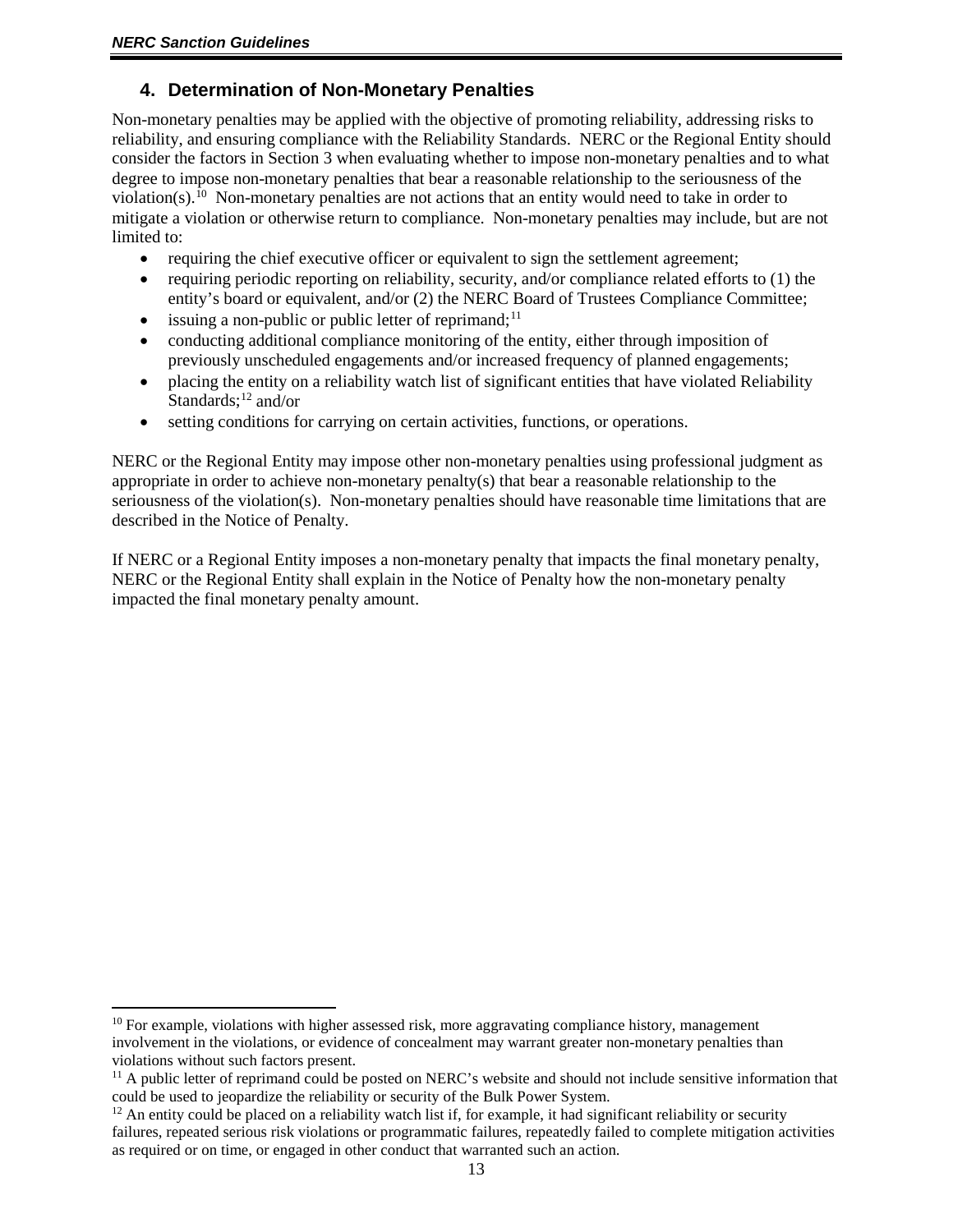# <span id="page-13-0"></span>**Appendix A: Monetary Penalty Factors**

NERC and the Regional Entities have the discretion to deviate from the ranges provided for each factor below by applying professional judgment to the outcome of the calculations in order to achieve a monetary penalty that bears a reasonable relationship to the seriousness of the violation(s).

| <b>Base Monetary Penalty Factors</b> | Range               | <b>Explanation</b>                                                                                                                                                                                                      |
|--------------------------------------|---------------------|-------------------------------------------------------------------------------------------------------------------------------------------------------------------------------------------------------------------------|
| VRF and VSL Table                    | \$1,000 to \$20,000 | The VRF and VSL Table is<br>the starting point for<br>monetary penalty<br>calculations. The range<br>represents the minimum and<br>maximum "Low" level for all<br>VRF and VSL combinations<br>in the VRF and VSL Table. |
| <b>Entity Size</b>                   | $0.25$ to 6         | Multiplies the monetary<br>penalty amount derived above<br>by $0.25$ to $6$                                                                                                                                             |
| <b>Assessed Risk</b>                 | $1$ to $8$          | Multiplies the monetary<br>penalty amount derived above<br>by $1$ to $8$                                                                                                                                                |
| <b>Violation Duration</b>            | $0$ to 5            | Increases the monetary<br>penalty amount derived above<br>by 0% to 500%                                                                                                                                                 |
| <b>Violation Time Horizon</b>        | $1$ to $4$          | Multiplies the Violation<br>Duration factor derived above<br>by $1$ to $4$                                                                                                                                              |

# <span id="page-13-1"></span>**Base Monetary Penalty Factors**

## <span id="page-13-2"></span>**Aggravating and Mitigating Factors**

| <b>Aggravating Factors</b>                                   | Range      | <b>Explanation</b>                                                 |  |
|--------------------------------------------------------------|------------|--------------------------------------------------------------------|--|
| Repeat violations                                            | $0$ to $8$ | <b>Increases Base Monetary</b><br>Penalty Amount by 0% to<br>800%  |  |
| Failure to comply with a Remedial<br><b>Action Directive</b> | $0$ to $8$ | <b>Increases Base Monetary</b><br>Penalty Amount by 0% to<br>800%  |  |
| Intentional Violation                                        | $0$ to $8$ | <b>Increases Base Monetary</b><br>Penalty Amount by 0% to<br>800\% |  |
| Concealment or Impediment                                    | $0$ to $8$ | <b>Increases Base Monetary</b><br>Penalty Amount by 0% to<br>800%  |  |
| Management Involvement                                       | $0$ to $8$ | <b>Increases Base Monetary</b><br>Penalty Amount by 0% to<br>800\% |  |

| <b>Mitigating Factors</b> | <b>Range</b> | <b>Explanation</b> |
|---------------------------|--------------|--------------------|
|---------------------------|--------------|--------------------|